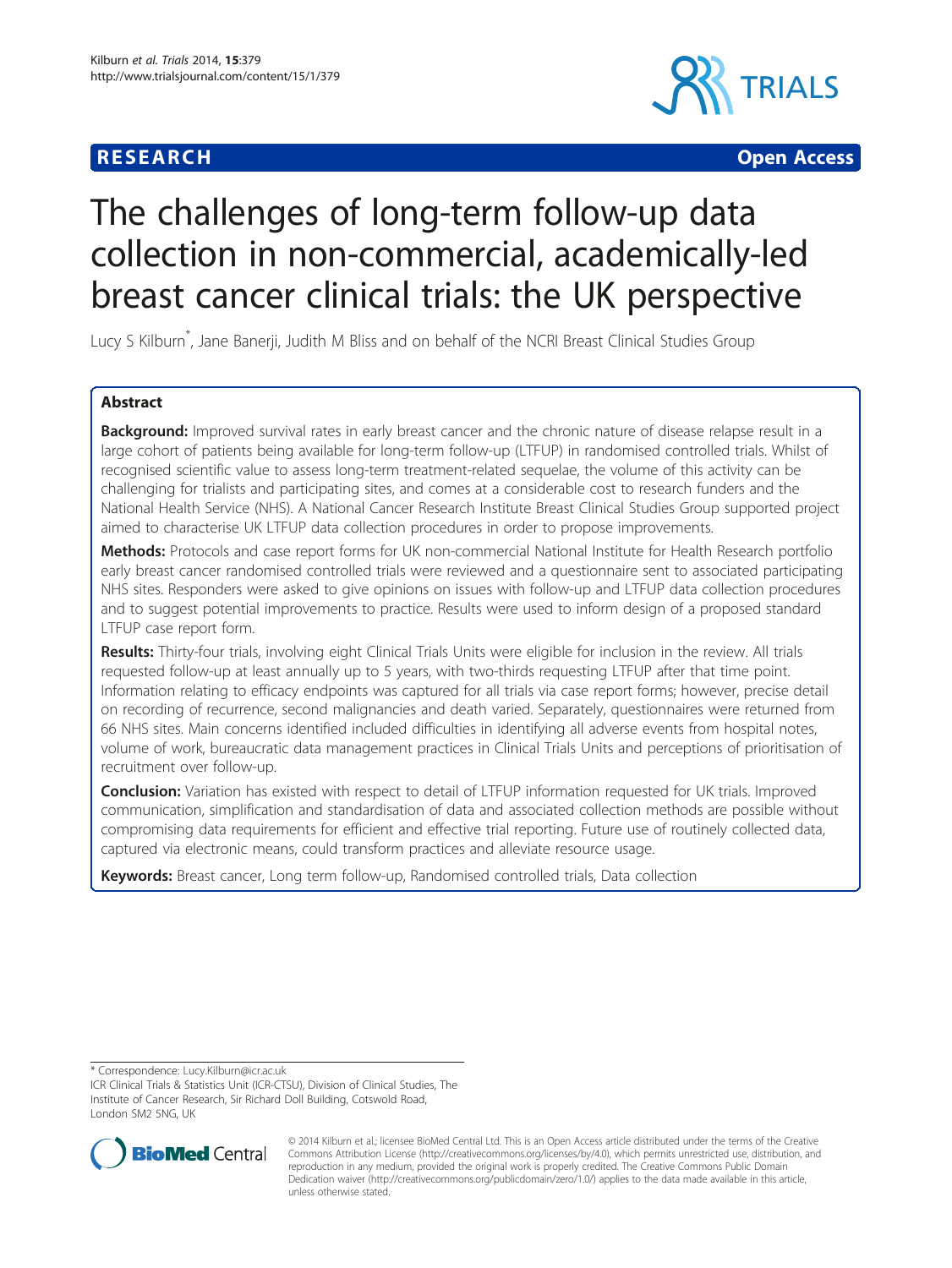# Background

A consequence of the welcome improvement in the survival rates from selected cancers [\[1\]](#page-9-0) is the increase in the number of patients available for long-term follow-up (LTFUP) in randomised controlled trials (RCTs), thus enabling further evaluation of long-term treatment-related sequelae beyond the time of primary analysis. Collation of existing evidence from historical trials in the form of meta-analysis (for example, by the Early Breast Cancer Trialists' Collaborative Group) has illustrated that clinically important effects may only become apparent 10 or even 20 years after treatment was delivered. In particular, trials investigating the addition of radiotherapy have demonstrated clinically worthwhile effects on long-term outcome from breast cancer; however, they have also identified an apparent excess risk of non-breast cancer deaths, most notably from cardiovascular disease. In both cases, divergence between the treatment groups did not begin to emerge until many years after treatment [[2\]](#page-9-0). In terms of systemic therapy for breast cancer, the full potential of tamoxifen was not in fact observed until 10 years after randomisation [\[3](#page-9-0)]. Conversely, possible carcinogenic risks associated with cytotoxic therapy for breast cancer may not be expected to be seen for many years after treatment. Therefore, whilst an analysis at or around 5 years followup may be reasonable to provide an initial estimate of treatment effect on disease-free survival, lack of LTFUP beyond that point misses the opportunity to characterise whether such beneficial effects of treatment translate into improvements in overall survival, and also incurs the risk of failing to detect potential longer term safety issues.

Given the large number of patients worldwide prescribed cancer treatment on the basis of trial evidence, trialists including those conducting breast cancer trials have a responsibility to ensure that trials report full and unbiased evidence on both the safety and efficacy of trial treatments. This requires follow-up of trial patients for many years after they have completed their treatment which inevitably incurs work for both sites recruiting patients into trials and Clinical Trials Units (CTUs) collecting and analysing the data.

Phase III trials in early breast cancer typically recruit 3,000 to 4,000 patients and utilise disease-free survival as their primary endpoint (a composite of local, distant relapse and death) analysed via survival analysis methods at a follow-up of about 5 years. With recruitment likely to be ongoing for 3 to 5 years, a decade can often elapse between the time a funding application is submitted and the time point when the majority of patients become eligible for LTFUP. Considerable changes can have occurred in expectations and practices of funders and health services during that time period and the proportion of patients surviving and available for LTFUP may be more than originally expected due to concurrent general improvements in patient care and associated outcomes.

Thus, the issues associated with the current follow-up and in particular LTFUP activity of trial patients are twofold. First, the number of UK patients entered into trials who continue in follow-up is now extensive. For example, over 13,000 UK patients were recruited to the National Epirubicin Adjuvant Trial (NEAT), Adjuvant Breast Cancer (ABC), Taxotere as Adjuvant Chemotherapy (TACT), Intergroup Exemestane Study (IES), and Standardisation of Breast Radiotherapy (START) breast cancer trials, and the approximate percentages of participants surviving at 5 years after randomisation for these trials are 79%, 78%, 82%, 90%, and 89%, respectively. Thus, completion of follow-up and LTFUP case report forms (CRFs) is a considerable resource activity for research staff in participating sites. Similarly, the CTUs continue to employ data management staff to oversee receipt of follow-up and LTFUP data, requiring funding for a dedicated resource lasting for many years after a trial has reported its principal results. Historically this work has been largely unquantified. As the volume of work has increased, however, given the growth in the number of trials being undertaken and the improved survival rates observed, together with the fact that oversight of trial activities in both CTUs and participating sites is more heavily scrutinised, a concern has grown as to the potential burden of associated work leading to the need to quantify the current activity and to ensure procedures are efficient and appropriate to justify the continued resource dedicated to this activity. Second, as National Health Service (NHS) clinical practice changes, more patients are being discharged earlier from oncology care. Hence, the ability of participating sites to refer to routine data sources (for example, hospital records) in order to obtain the requisite follow-up information is increasingly threatened and requires participating sites to chase individual patients via General Practitioners (GPs) or contact the patients themselves, potentially causing unnecessary distress.

In the UK, clinical trial investigators and CTUs have been aware of the opportunities and challenges associated with follow-up and in particular LTFUP for many years and advocate minimising data collection requirements to ease some of the burden on participating sites. One such way trial teams are trying to reducing this burden is by collecting patient identifiers at trial entry, with patient consent, to enable use of tracing systems and with a desire in future to link with routinely available datasets - for example, cancer registry data. However, each trial also traditionally has bespoke CRFs with format, data collection items and the frequency of followup having the potential to vary between trials. Anecdotal evidence suggested some trials, both newer and older,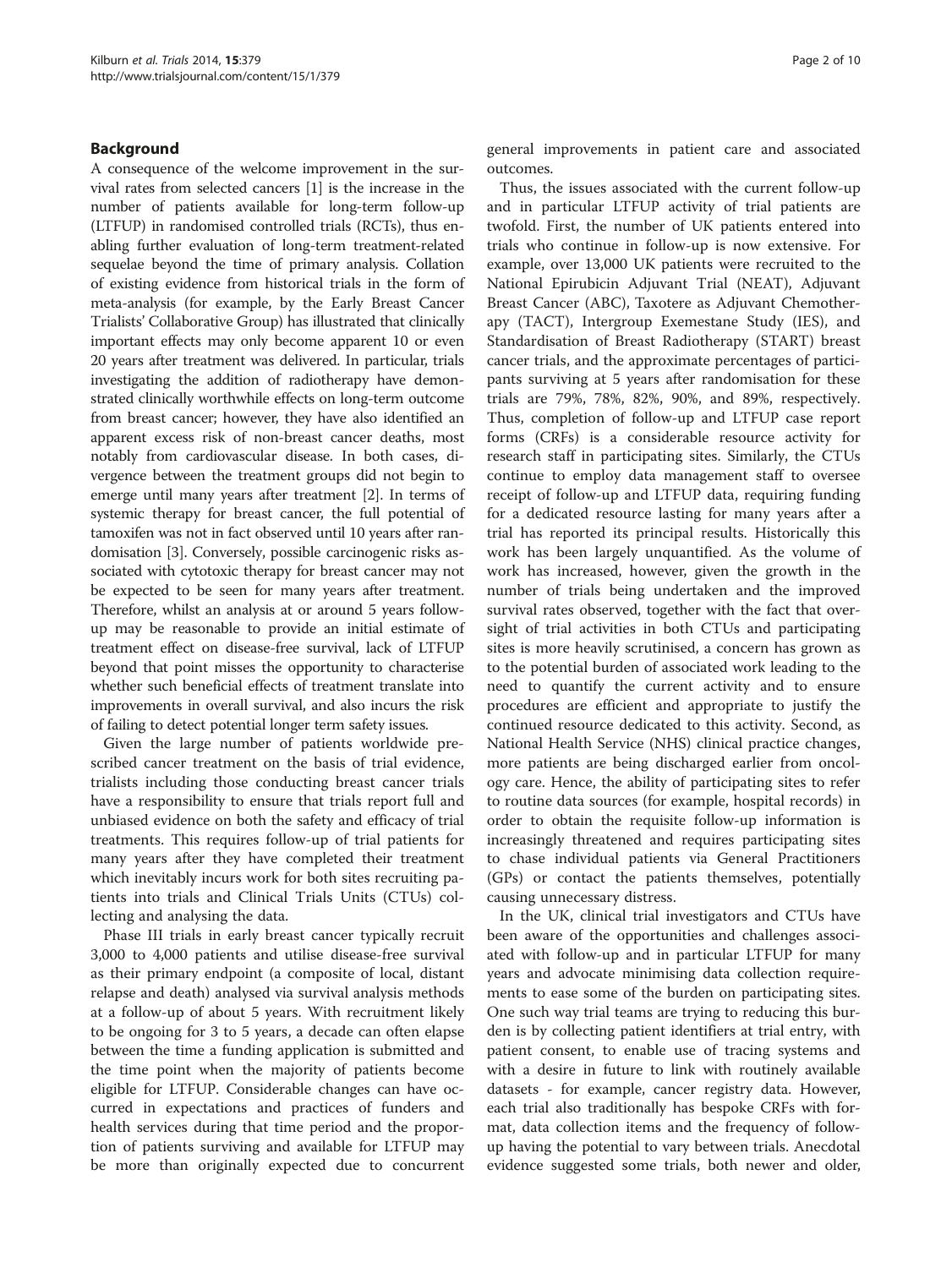were requesting surplus information or data that is almost impossible to retrieve within sites and at too frequent intervals. In addition, it has been recognised that the balance between minimising losses to follow-up and timely collection of important clinical information needs to be identified and consideration given to the actual information requested and its impact. For example, standardised recording of normal tissue damage after radiotherapy is not routinely available in oncology notes but is essential for evaluation of normal tissue cosmetic outcomes; therefore, the additional resource required to collect these data manually can be justified. Alternatively, collecting data on hospitalisations for patients during LTFUP may not be cost-effective, especially as these events are unlikely to be associated with treatment sequelae, are likely to occur in hospitals other than the follow-up site and, as a consequence, result in data of questionable completeness and validity.

Here, the results of a project, funded by the National Institute for Health Research (NIHR) National Cancer Research Network (NCRN) and National Cancer Research Institute (NCRI) and conducted on behalf of the NCRI Breast Clinical Studies Group are reported. The aims of the project were to characterise the type and quantify the volume of LTFUP activity in non-commercial, academicled RCTs in early breast cancer. The project included a protocol and CRF review to determine current practices in RCT data collection and a questionnaire to NHS participating sites.

# **Methods**

# Protocol and case report form review

Trials eligible for the protocol and CRF review were those early breast cancer RCTs which were listed on the NIHR portfolio in 2008 (Table 1). Trials were included if they were designed to investigate the effects of neoadjuvant or adjuvant therapy, systemic therapy or radiotherapy and where recurrence (as assessed via disease-free survival or similar endpoint) or survival was a primary or secondary endpoint. Such trials would routinely be expected to collect data over many years and to continue to quantify disease outcomes and risks beyond the time of the analysis of primary endpoint.

For each trial identified, the relevant CTU responsible for central management of the trial and Chief Investigator were contacted and asked to send trial protocols and CRFs for review. Data was extracted for each trial to characterise the trial's follow-up and LTFUP data requirements. Data extraction was conducted using a five-page proforma which aimed to extract relevant information such as frequency of data collection, patient identifiable data collected at baseline and efficacy and adverse event (AE) question definitions (Additional file [1](#page-9-0): Figure A1). Statistical analysis was descriptive in nature, and summarised in

| Page 3 of 10 |  |  |
|--------------|--|--|
|              |  |  |

| $\cdot$ ACTION    | • PERSEPHONE   |
|-------------------|----------------|
| $\cdot$ ALTTO     | $\cdot$ POETIC |
| $\cdot$ ATTOM     | · PRIME        |
| • AZURE           | · PRIME II     |
| $\cdot$ COMICE    | $\cdot$ REACT  |
| $\cdot$ DEVA      | $\cdot$ SECRAB |
| • EORTC 10981     | $\cdot$ SOFT   |
| • ESTEEM          | $\cdot$ START  |
| $\cdot$ FAST      | · SUPREMO      |
| $\cdot$ HERA      | $\cdot$ TACT   |
| $\cdot$ HRT       | $\cdot$ TACT2  |
| • IMPORT HIGH     | $\cdot$ TANGO  |
| • IMPORT LOW      | $\cdot$ TEAM   |
| $\cdot$ NEAT      | $\cdot$ TEXT   |
| $\cdot$ NEO EXCEL | $\cdot$ TOPIC  |
| • NEO TANGO       | $\cdot$ TOPIC2 |
| $\cdot$ NEOCENT   | $\cdot$ TRAFIC |

Table 1 List of all trials present on the National Institute for Health Research trials portfolio in 2008 eligible for the review of Clinical Trials Unit current practice

tabular and graphical form. Unless otherwise stated, all information was taken from the (repeating) follow-up form only (for example, recurrence information requested on follow-up form only, regardless of whether information is requested again on a separate one-off recurrence form).

# Questionnaire to National Health Service participating sites

Subsequent to the protocol and CRF review, a decision was made to develop a questionnaire to send to NHS participating sites to ascertain a better understanding of the issues relating to LTFUP in breast cancer trials from a site perspective.

In November 2009, a questionnaire was distributed via the NCRN and their research network managers to NHS participating sites. This method of distribution aimed to ensure a co-ordinated approach and optimise return rates (Additional file [1](#page-9-0): Figure A2); however, this results in an unknown denominator in terms of number of sites surveyed. Given that the project was a survey of NHS staff in their professional role, ethical approval was not required. The survey requested that the questionnaire be completed in relation to experiences of non-commercial, academic-led breast cancer clinical trials on the NIHR portfolio only, by any person responsible for completing follow-up forms associated with such trials. A general reminder email was sent to encourage sites to return questionnaires. Responses were assessed on a site-by-site basis. The questionnaire asked about routine practice in sites and accessibility of data items currently requested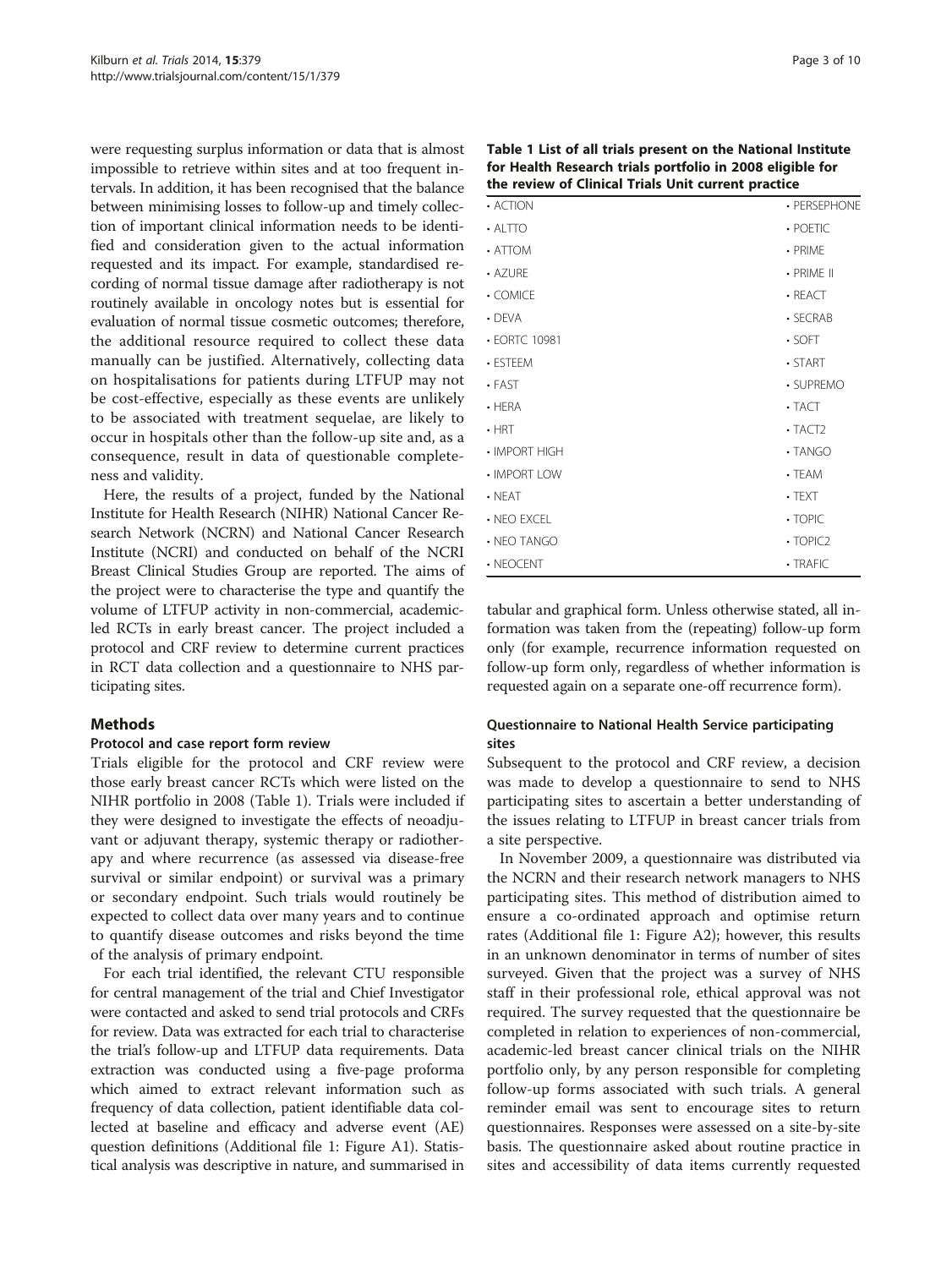for breast cancer trials. Responders also had the opportunity to give opinions on issues with LTFUP data collection in their participating site, issues with electronic follow-up and to propose any solutions they considered helpful. Qualitative free text answers were assessed for key themes.

# Definition of long-term follow-up

There is no standard definition for "follow-up" or "LTFUP" in RCTs. Therefore, for this project "follow-up" was defined as visits/contact subsequent to completion of surgery/radiotherapy/chemotherapy treatment and "LTFUP" as visits/contact >5 years after randomisation. Follow-up at participating sites is normally conducted via patients attending an outpatient appointment or staff at participating sites, a request to the patient's GP or by contacting the patient by telephone.

# Quantifying the volume of activity associated with long-term follow-up

To represent the volume of activity in the UK of following up breast cancer trial patients >5 years after randomisation, the number of patients previously entered into NIHR portfolio RCTs and continuing to be followed-up was estimated by year. This was calculated using annual recruitment rates in the UK up to the end of 2009 for trials eligible for protocol and CRF review (see below) and 5 year survival rates for these trials if available (or an approximation if not). It also assumed an approximate lost to follow-up/death rate of 4% for year 6 onwards.

Results of the data extraction from protocols and CRFs and quantitative responses in the questionnaires returned from participating sites were collated via entry into an Access database (Microsoft Corporation, Redmond, WA. USA). All statistical analyses were conducted using Stata version 10 (StataCorp, College Station, Texas, USA).

# Results

Thirty-four trials were deemed eligible to be included in the protocol and CRF review. Whilst these trials represent a cross-section of NIHR portfolio trials it can be assumed that, for trials included in the review, the number of patients in LTFUP would have reached steady state in 2013 when approximately 27,000 patients in the UK would have been >5 years after randomisation and still available for follow-up (Figure 1). This number would be expected to decline gradually over the next few years due to a small number of patients dying or becoming unavailable for follow-up each year.

# Protocol and case report form review

Of the 34 eligible trials, only two trials declined to provide CRFs for the project and information for these trials was obtained from the protocol only. Standard adjuvant therapy trials evaluating chemotherapy, endocrine therapy and/or radiotherapy comprised nearly two-thirds of the trials in the review, with the minority remainder including trials of targeted therapies and neoadjuvant/ perioperative treatment - the more recent focus of the NIHR breast cancer portfolio (Figure [2](#page-4-0)).

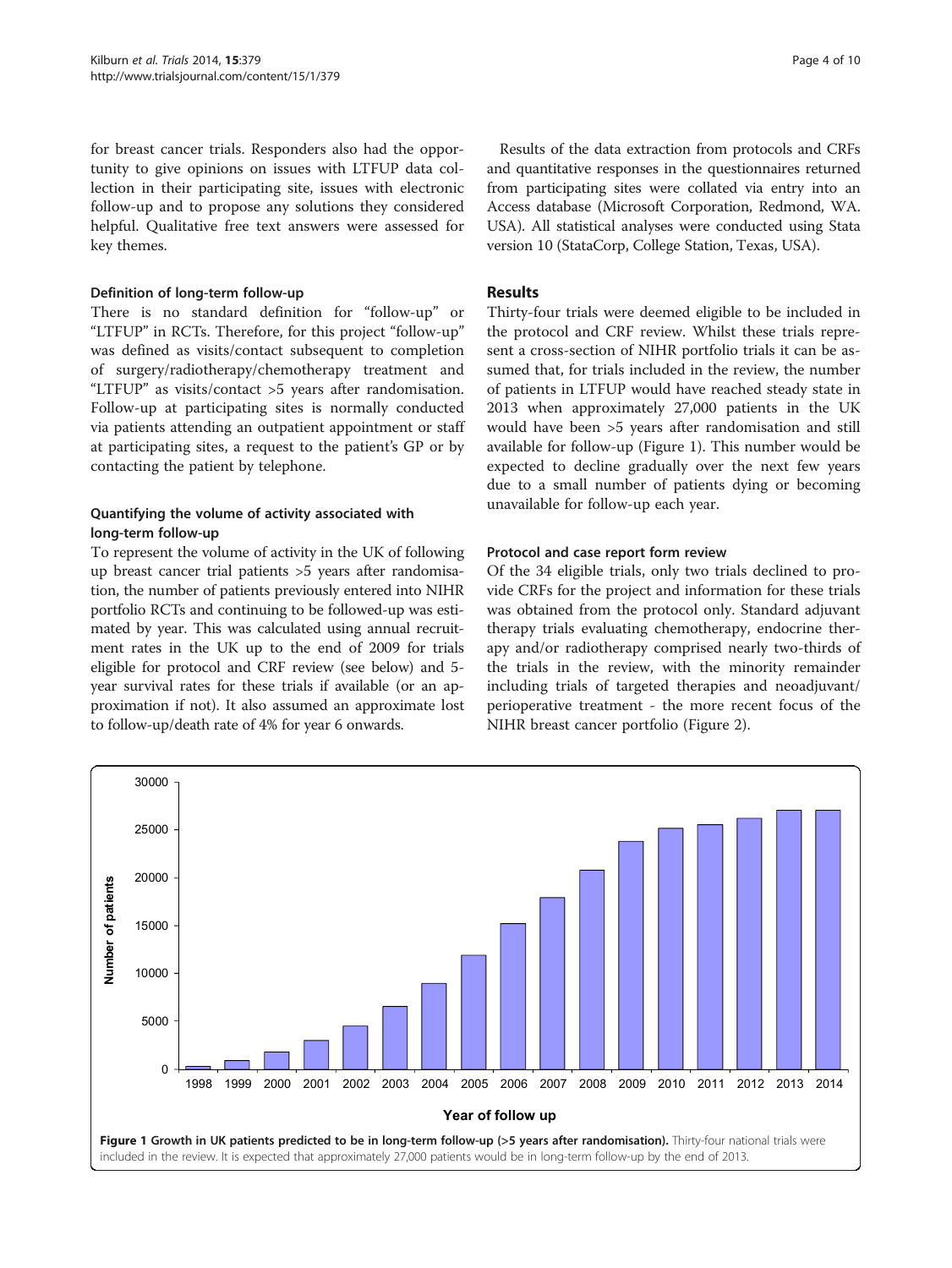<span id="page-4-0"></span>

## Patient identifiers and tracing patients long-term

Nearly all of the trials collected date of birth (32/34 (94.1%)) and hospital number (29/34 (85.3%)) with just under three-quarters collecting the full patient name (25/34 (73.5%)). NHS number, the key data item used for identifying patients in registry data, was only collected in approximately half of the trials (18/34 (52.9%)) (Additional file [1:](#page-9-0) Figures A3a,b). As a consequence of collecting patient identifiers, 21 (64%) trials stated they are intending to use tracing services to facilitate followup of patients in the long term.

## Timing of follow-up

Nearly all trials aim to collect information on the anniversary of randomisation at years 1 and 2 (year  $1 = 32/34$  $(94.1\%)$ ; year  $2 = 33/34$   $(97.1\%)$ , with half of the trials requesting intermediate follow-up data at 18 months (17/34 (50.0%)). A similar pattern is present between years 2 and 5, with all trials collecting data annually (from year  $2 = 33/34$  (97.1%); from years 3 to  $5 = 34/34$ (100.0%)) and a few trials collecting data in between at 2.5 and 4.5 years (2.5 years = 14/34 (41.2%); 4.5 years = 8/34 (23.5%)). Annual data collection continues between years 5 and 10. Approximately two-thirds of trials (22/34 (64.7%)) state an intention to collect data routinely beyond 5 years (Additional file [1](#page-9-0): Figures A4a-c).

## Efficacy data

All trials collected some information on efficacy data on the follow-up form. The patient's vital status was collected in 31 (91.2%) trials, while the date the patient was last seen or contacted was collected for 32 (94.1%) trials; 26 (76.5%) trials requested that the patient was seen in person, 3 (8.8%) allowed the patient to be seen or contacted and 3 (8.8%) did not specify. Disease outcome status, including date of death, local/distant recurrence and second primary details, were requested on 21 (61.8%), 32 (94.1%) and 24 (70.6%) of follow-up forms, respectively, with some requesting an additional recurrence/death form be completed as appropriate. Other trials took a reactive approach and required completion of separate recurrence/death forms only when an event occurred. Five (14.7%) trials requested death certificates or autopsy reports from participating sites and 3 (8.8%) routinely collected pathology and radiology reports for recurrence or second primary events. In addition, half the trials (17/34) collected details on treatment after relapse.

## Safety information on follow-up form

The collection of data relating to safety and occurrence of AEs was varied (Table [2](#page-5-0)) with data requested on specific types of AEs via tick boxes, often using Common Toxicity Criteria for Adverse Events, or Radiation Therapy Oncology Group grading, by the type of investigational treatment. Endocrine therapy trials most commonly collected information on cardiovascular, musculoskeletal and gynaecological events. Radiotherapy trials collected cardiovascular events and fractures. All trials allowed a free-text space to provide information on "other" toxicity. Seven trials collected data relating to patient hospitalisations during LTFUP as a free-text option; three collected hospital admissions only while the remaining four also requested details on specific AEs.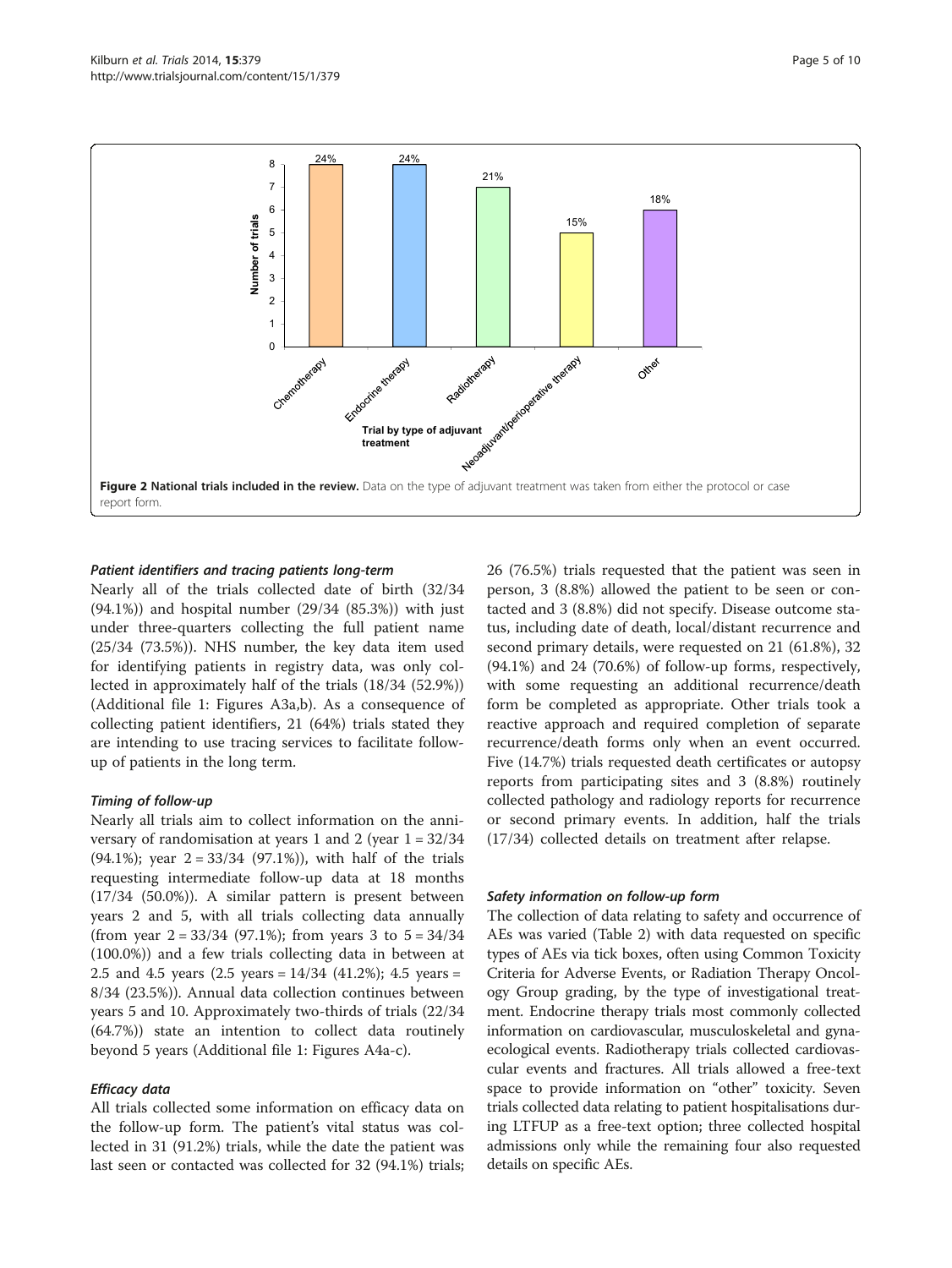<span id="page-5-0"></span>

|                              | -            |                          | . .          |                                   |             |           |
|------------------------------|--------------|--------------------------|--------------|-----------------------------------|-------------|-----------|
|                              | Chemotherapy | <b>Endocrine therapy</b> | Radiotherapy | Neoadjuvant/perioperative therapy | Other       | All       |
| Cardiovascular               | 3(38%)       | 4 (50%)*                 | $5(71\%)*$   | $0(0\%)$                          | 2 (33%)     | 14 (41%)  |
| Neurological                 | 1(13%)       | 2(25%)                   | $0(0\%)$     | $0(0\%)$                          | 2 (33%)     | 5 (15%)   |
| Menopausal                   | $0(0\%)$     | 3(38%)                   | $0(0\%)$     | $0(0\%)$                          | $0(0\%)$    | 3(9%)     |
| Fracture                     | 1(13%)       | 4 (50%)*                 | $5(71\%)*$   | $0(0\%)$                          | 1(17%)      | 11 (32%)  |
| Other musculoskeletal        | 1(13%)       | 4 (50%)*                 | 2(29%)       | $0(0\%)$                          | $0(0\%)$    | 7(21%)    |
| Psychiatric                  | $0(0\%)$     | 2(25%)                   | $0(0\%)$     | $0(0\%)$                          | $0(0\%)$    | 2(6%)     |
| Gastrointestinal             | $0(0\%)$     | 3 (38%)                  | $0(0\%)$     | $0(0\%)$                          | $0(0\%)$    | 3(9%)     |
| Gynaecological               | $0(0\%)$     | 4 (50%)*                 | $0(0\%)$     | $0(0\%)$                          | $0(0\%)$    | 4 (12%)   |
| Other (free text)            | $6(75%)$ *   | $6(75%)$ *               | $5(71\%)*$   | $3(60\%)*$                        | 4 $(67%)$ * | 24 (71%)* |
| Hospitalisations (free text) | 3 (38%)      | 2(25%)                   | $0(0\%)$     | $0(0\%)$                          | 2 (33%)     | 7(21%)    |

\*Greater than or equal to 50% of trials requested details.

Questionnaire to National Health Service participating sites

Questionnaires were returned from 66 UK NHS participating sites. The majority of the questionnaires were completed by research nurses and data managers responsible for completing trial CRFs at the participating site. The median number of academic-led early breast cancer (EBC) RCTs running per site was 11.5 (interquartile range: 8 to 14). Clinics run specifically to follow-up trial patients were available in 13/66 (19.7%) sites. Of those sites that did not have specific follow-up clinics, 17 (32.1%) have considered setting one up, with the main reason for not having set up one being lack of space/time  $(n = 9)$  and awaiting decision/outcome of trial  $(n = 5)$ . Of those sites that have specific follow-up clinics, 69% have them on a weekly basis.

Responders also indicated what information was available on their local electronic patient record systems (Figure 3). Access to clinical coding systems (for example, Systematized Nomenclature of Medicine Clinical Terms, International Classification of Diseases-10, Operating Procedure Codes-4) was limited, and approximately half the responders had electronic access to relapse and second primary cancer information and date of death easily available, but cause of death was more difficult to ascertain. In addition, the majority of responders stated that hospital admissions and toxicity data were only accessible if they were reported in the same NHS Trust. AEs were not reported systematically either electronically or on paper records.

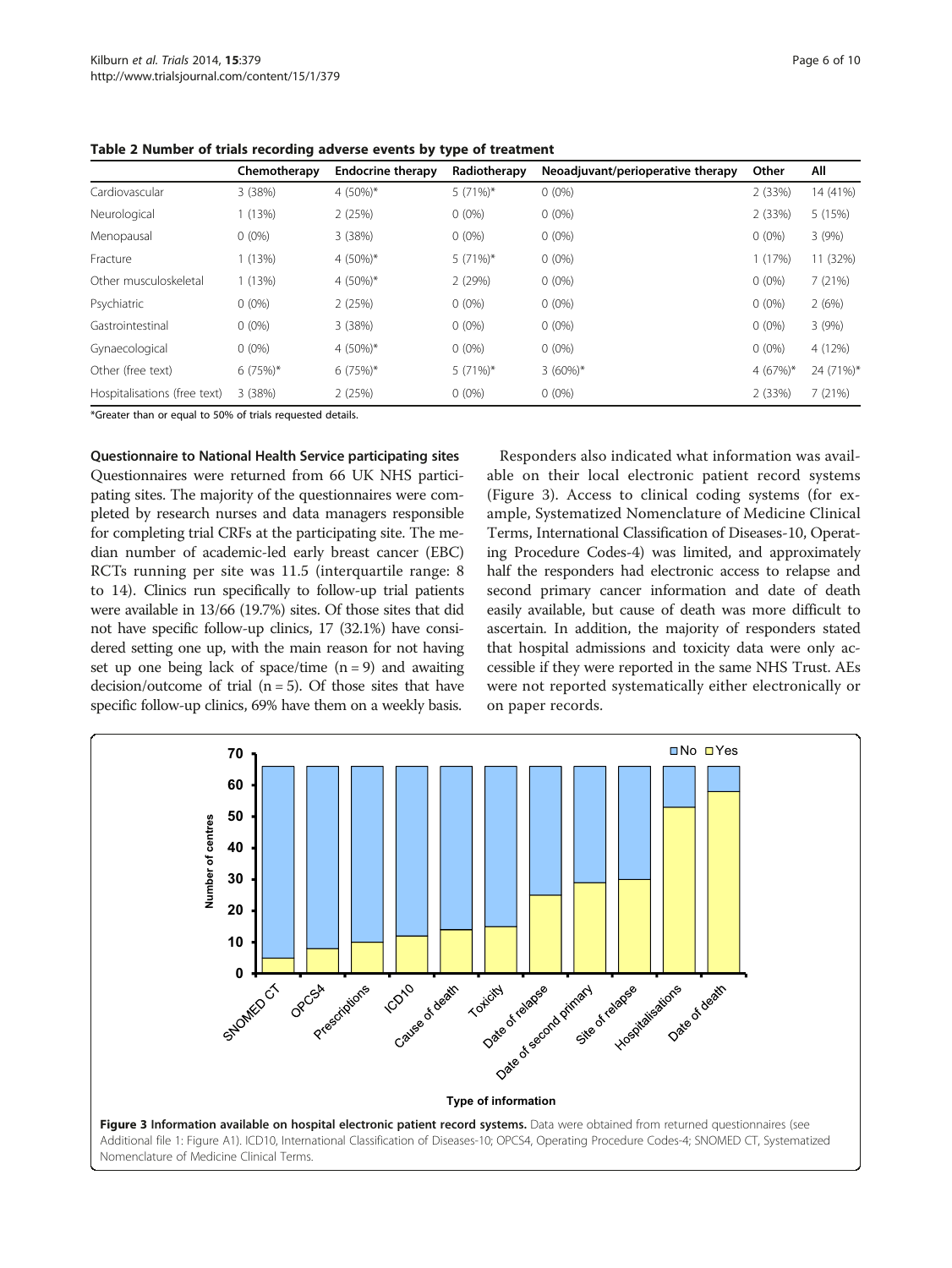Responders' views on LTFUP highlighted a number of common themes. Main concerns included difficulties in identifying all AEs, volume of work, bureaucratic data management practices in CTUs and perceptions of prioritisation of recruitment over follow-up (see below).

# General issues with long-term follow-up collection in breast cancer trials – key themes

- Lack of time/follow-up patient visits rescheduled
- Lack of personnel/staffing issues (for example, continuity of staff)
- Lack of tracking database/electronic systems
- GPs uncooperative
- Lack of space to store CRFs/archiving
- (Early) discharge of patients
- Transfer of patients to another hospital/lack of integrated electronic patient records system in UK
- Information detailed in patient notes inadequate
- Volume of patients in clinics
- CTUs sending large batches of requests at one time
- CTUs sending requests for really old data
- CTUs expecting a short turnaround for requests
- Lack of response from other departments within same hospital (for example, histopathology)
- CTUs creating complex CRFs with unnecessary information/too many pages
- CTUs creating new (additional) CRFs (for example, TACT Herceptin form)
- Patients not turning up for follow-up visits (for example, not interested, feeling well or parking/travel costs)
- Research and development departments and consultants not taking into account work required for follow-up when agreeing to take part in new trials
- CTUs not talking to one another when sending out large requests
- NCRN priorities e.g. recruitment over follow-up
- CTUs sending out duplicate requests for data
- Differing follow-up schedules between trials and with routine practice
- CTUs requiring the follow-up date is brought back in line with date of randomisation
- Difficulty (and/or cost) of retrieving patient notes (for example, from secure off-site storage facility)
- Consultants telling patients there is no need to followup anymore, but then the trial insists on long term follow-up and therefore, the patient gets worried
- Postage/photocopying/telephone costs

# Issues with electronic follow-up collection – key themes

- Passwords remembering them, losing them, staff going off sick and so forth
- Varying software/database quality
- Lack of training
- Firewalls
- Internet connectivity/network issues
- Electronic CRFs designed badly/too restrictive (for example, too many checks/not allowing missing data)
- Not accessible in clinic<br>• Lack of paper trail/back
- Lack of paper trail/back-ups<br>• Lack of computers/access to
- Lack of computers/access to internet/space for personal computers
- Lack of IT support<br>• Security/data prote
- Security/data protection/quality assurance/ information governance issues
- Electronic CRFs are time consuming to complete
- UK compatability (for example, Scotland versus England)

# Standard long-term follow-up case report forms

Feedback from the protocol and CRF review and site questionnaire contributed to the development of a standard LTFUP CRF that was endorsed by the NCRI Breast Cancer Study Group in September 2010 for use in current and future breast cancer trials to alleviate immediate challenges (Figure [4](#page-7-0)). The form was designed to be completed annually around the anniversary of patient entry into the trial (at randomisation) but with an unrestricted time window. It was supplied as a word document for electronic completion or it could be printed out and, given the data items included on the form, it was intended that there would be no need for additional relapse/death forms. Guidance notes accompanied the form to aid completion and maximise consistency of reporting. The form allowed the option for patients to be also contacted by telephone subject to approval within the trial and participating NHS Trust.

Feedback obtained approximately 1.5 years after endorsement of the CRF indicated that three trials that were part of the review have either adopted the form as it was created or produced a modified version based on its template; three CTUs stated that had not discussed using it for the specific trials in question but would consider using the form in future in the absence of an alternative to site-based data collection.

# **Discussion**

In breast cancer trials, the volume of activity associated with follow-up and subsequently LTFUP data collection is a significant and immediate challenge to trialists and to NHS participating sites, yet with breast cancer patients remaining at risk of relapse and subsequent death from their disease 15 years after diagnosis, the clinical requirement to collect this information is evident [[2-5\]](#page-9-0). The protocol and CRF review conducted within this project showed that the frequency of LTFUP data collection has been consistent across trials, although earlier follow-up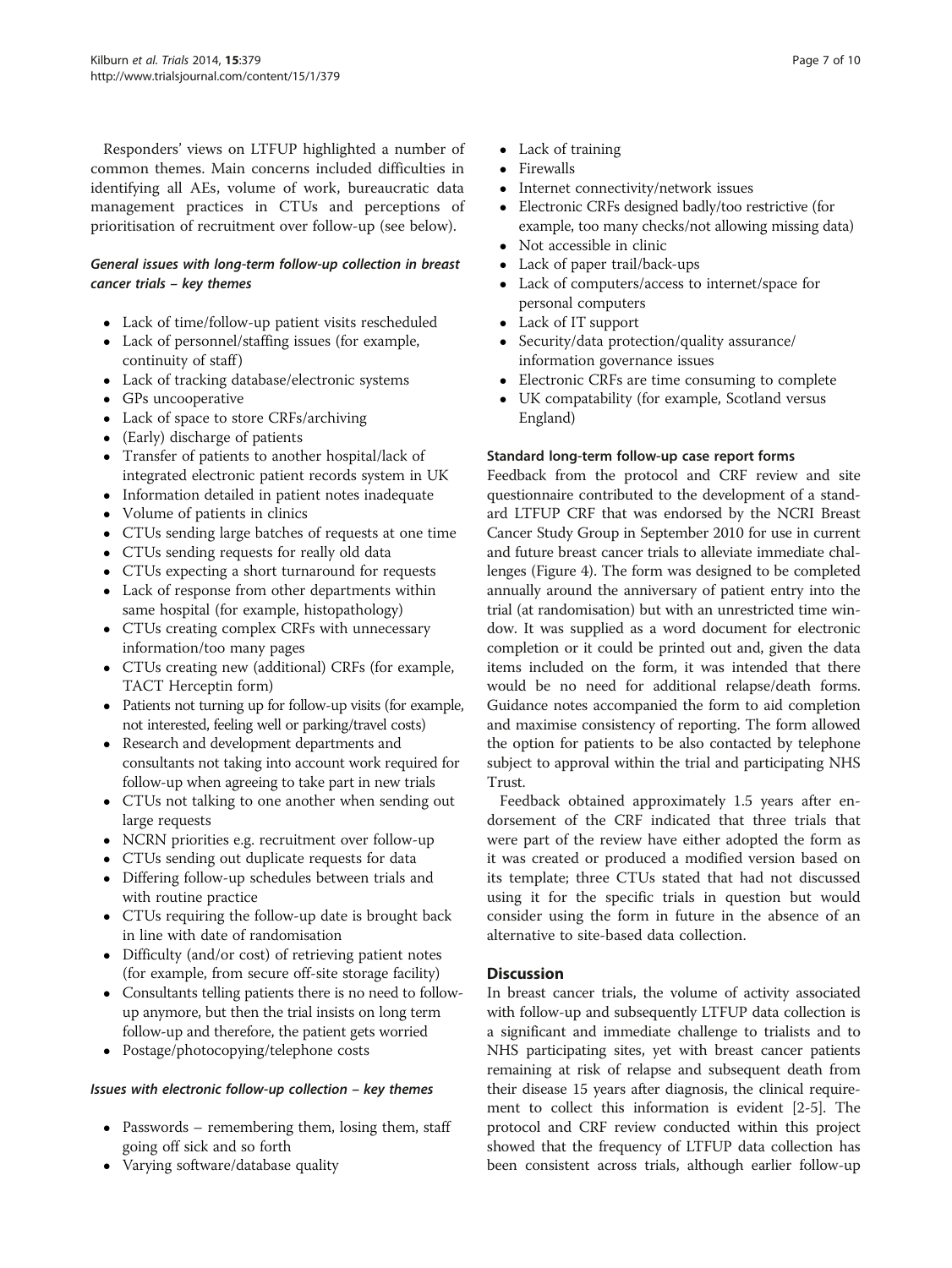<span id="page-7-0"></span>

|                              | <b>INSERT TRIAL ID - LOGO</b>   |                             |                                |                               |                                                                         | Long term follow-up form: Year #                                                          |
|------------------------------|---------------------------------|-----------------------------|--------------------------------|-------------------------------|-------------------------------------------------------------------------|-------------------------------------------------------------------------------------------|
|                              | Centre/Hospital:                |                             |                                |                               | Trial ID:                                                               |                                                                                           |
|                              | Patient's initials:             |                             |                                |                               | Date of birth:                                                          |                                                                                           |
|                              |                                 |                             |                                |                               | Please complete all sections and return to the trials office            |                                                                                           |
|                              | Is the patient                  | <b>YES</b>                  | l t                            |                               | Date patient last known to be alive<br>(dd/mm/yyyy)                     |                                                                                           |
|                              |                                 |                             |                                |                               | Has the patient had a recurrence<br>of their breast cancer or developed | Yes<br>No                                                                                 |
|                              |                                 |                             |                                |                               | a new primary cancer?                                                   | Unknown                                                                                   |
|                              |                                 | $\rightarrow$ NO            |                                |                               | Date of death (dd/mm/yyyy)                                              |                                                                                           |
| PATIENT STATUS               |                                 |                             |                                | Underlying cause<br>of death? | <b>Breast cancer</b><br>Other (specify)                                 | □                                                                                         |
|                              |                                 |                             |                                |                               | Unknown                                                                 | $\Box$                                                                                    |
|                              |                                 | <b>DINKNOWN</b>             | П                              | Reason/details:               |                                                                         |                                                                                           |
|                              | patient lost to follow-up       |                             |                                |                               |                                                                         |                                                                                           |
|                              |                                 |                             |                                |                               |                                                                         | Please indicate if the patient has had any of the following (complete appropriate boxes): |
|                              |                                 | No                          | Yes,<br>previously<br>reported | Yes, new<br>event*            | *Date of new recurrence/<br>primary cancer confirmed<br>(dd/mm/yyyy)    | *Sites of new recurrence/<br>primary cancer<br>(tick all that apply)                      |
|                              |                                 |                             |                                |                               |                                                                         | <b>Breast</b><br>П<br>Axilla<br>П                                                         |
|                              | Loco-regional<br>recurrence     | $\Box$                      | □                              | $\Box$                        |                                                                         | Chest wall<br>(including skin & muscle)                                                   |
|                              |                                 |                             |                                |                               |                                                                         | Ipsilateral SCF<br>$\Box$                                                                 |
|                              |                                 |                             |                                |                               |                                                                         | Other (specify)<br>H                                                                      |
| EW PRIMARY CANCER DETAILS    |                                 |                             |                                |                               |                                                                         | Bone<br>П                                                                                 |
|                              | <b>Distant</b><br>recurrence    | $\Box$                      | П                              | П                             | $\sqrt{1}$                                                              | Lung<br>Liver                                                                             |
|                              |                                 |                             |                                |                               |                                                                         | Skin                                                                                      |
|                              |                                 |                             |                                |                               |                                                                         | <b>Brain</b>                                                                              |
|                              |                                 |                             |                                |                               |                                                                         | Distant nodes<br>Other (specify)                                                          |
|                              |                                 |                             |                                |                               |                                                                         |                                                                                           |
|                              | <b>Breast second</b><br>primary | $\Box$                      | П                              |                               |                                                                         | Ipsilateral<br>Contralateral                                                              |
| RECURRENCE / NI              |                                 |                             |                                |                               |                                                                         | <b>Uterus</b>                                                                             |
|                              | Non-breast                      |                             |                                |                               |                                                                         | Lung<br><b>Bladder</b>                                                                    |
|                              | second primary                  | $\mathcal{L}_{\mathcal{A}}$ |                                |                               |                                                                         | Melanoma                                                                                  |
|                              |                                 |                             |                                |                               |                                                                         | Ovary                                                                                     |
|                              |                                 |                             |                                |                               |                                                                         | Gastrointestinal (specify)                                                                |
|                              |                                 |                             |                                |                               |                                                                         | Other (specify)                                                                           |
|                              |                                 |                             |                                |                               |                                                                         |                                                                                           |
|                              | Form completed by (print name): |                             |                                |                               |                                                                         | Date form completed:                                                                      |
|                              |                                 |                             |                                |                               |                                                                         |                                                                                           |
|                              | For Trials Office Use Only:     |                             |                                |                               |                                                                         |                                                                                           |
| Received:<br>Traqs $\square$ | Version 1 - 07/09/2010          | Initials                    | Entered:                       |                               | Initials                                                                | Checked:<br>Initials                                                                      |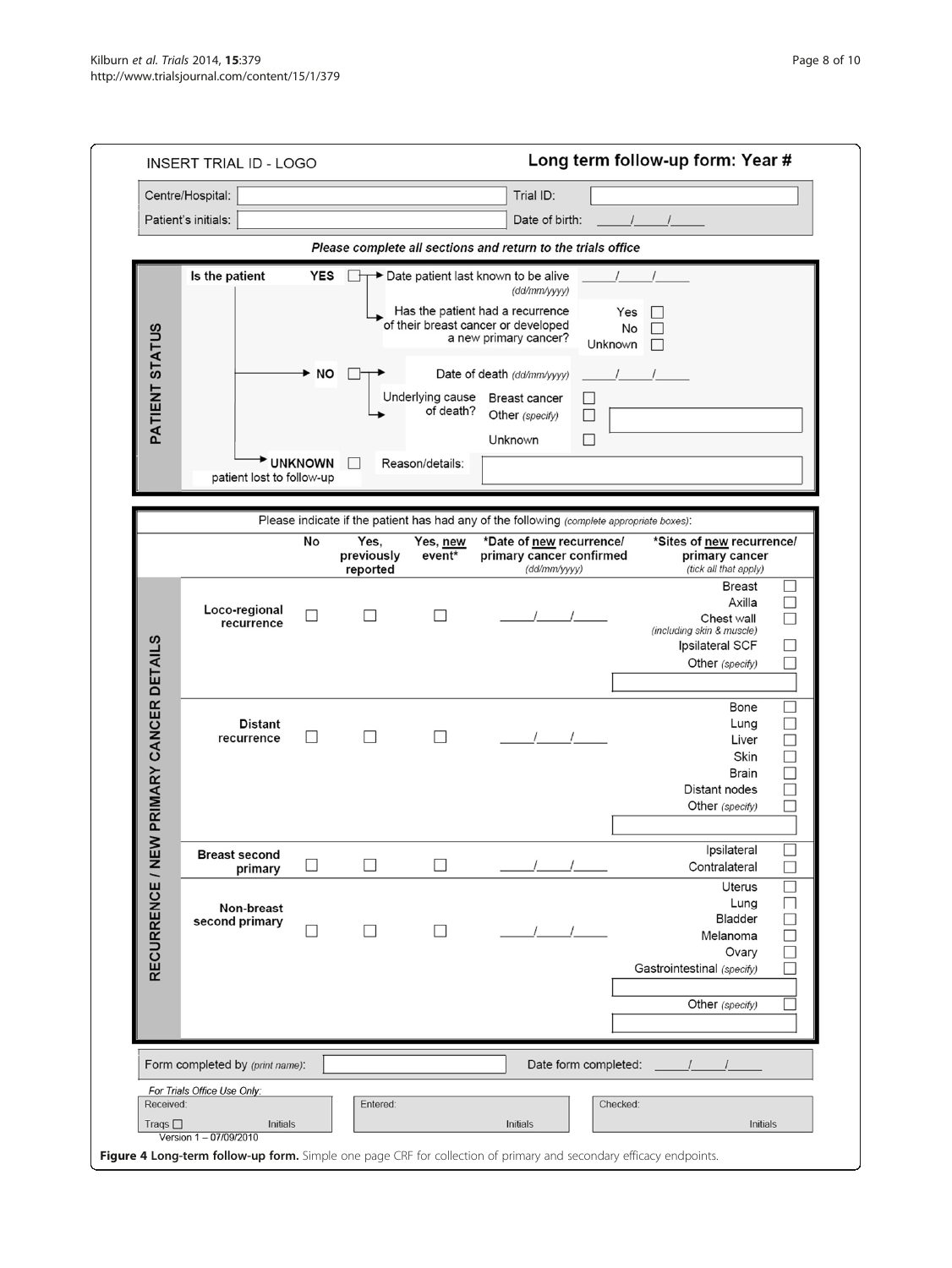time points appear more varied and for some trials perhaps too unnecessarily frequent. Few trials have collected LTFUP data more frequently than annually and a new trial would need to justify an increase to this frequency given the resource implication. The review together with the questionnaire to sites also confirmed that some data items can be collected more easily than others; for example, as may be expected, recurrence and death details were more accessible than incidence and severity of AEs. Long-term side effects appear to be the most difficult to collect efficiently and systematically, yet are extremely important to help our overall understanding of these interventions.

Variation exists with respect to detail of LTFUP information collected across trials, influenced by the coordinating CTU. This has resource and funding implications for both participating hospitals and CTUs. Many clinical trials recruit UK-wide, and for some trials access to registry data is already requested although this has historically required access to several routine data sources given there has not been a single point of access for such data. In addition, Cancer Registries have been known to have a significant lag-time for receiving data. Historically, this has been approximately 18 months from the event occurring, while for a clinical trial with site-based follow-up the lag-time is approximately 6 months (on average) for LTFUP data. While these issues are being resolved, CTUs are encouraged to standardise data collection across trials by adopting the use of a standard CRF. The CRF developed as part of this project was designed to be simple and flexible whilst efficiently collecting the data required for the primary and secondary efficacy endpoints.

Whatever the method used to collect LTFUP data, it is necessary to be able to correctly identify patients and obtain appropriate permissions to follow their progress through routine data sources. The unique NHS/Community Health Index (CHI) number provides the ability to track patients throughout the UK, and thus is used as the primary identifier in registry datasets. Despite this we found only half of the trials in the review were collecting NHS/CHI numbers. We urge all investigators to collect NHS/CHI numbers routinely in clinical trials and to ask for patients' consent to use routine data sources for LTFUP at the time of trial entry.

Given the mode of distribution of the LTFUP questionnaire to participating sites, via NCRN and its Research Network Manager network, it is not possible to easily determine the observed response rate. What is known, however, is the typical number of NHS sites participating in the large adjuvant breast cancer trials which is usually in the region of 100 to 120 NHS sites. Returned questionnaires from 66 sites would thus indicate a response rate in the region of 50%. This would imply a broad range of sites responded to the survey

and, therefore, it is reasonable to assume that the main concerns all sites participating in EBC RCTs have with LTFUP have been identified. Feedback from participating sites via the LTFUP questionnaire identified common concerns, with workload and communication with CTUs being the main issues.

The ongoing necessity to ascertain information in the long term relating to patients entered into large cancer trials requires researchers to explore alternative methods for data collection. One such method, likely to be of increased utility given improvements in technology, is to seek to access routinely collected data to improve reliability of, for example, hospitalisations for long term AEs. The National Cancer Data Repository (NCDR), developed by the National Cancer Intelligence Network (NCIN) since this project was conducted, is one such dataset that allows each English patient's treatment pathway to be mapped from diagnosis to cure or death by combining key data from cancer registries and Hospital Episode Statistics (HES). It has been possible to match data collected as part of the Conventional versus Laparoscopic-Assisted Surgery in Colorectal Cancer (CLASICC) clinical trial in colorectal cancer to the NCDR and obtain treatment and outcome data [[6](#page-9-0)]. A similar project has been completed using the TACT breast cancer trial to see if it possible to identify trial patients in the NCDR dataset, to monitor their progress and detect any detrimental effects from their cancer treatment that may have not been previously identified [\[7](#page-9-0)]. The capabilities of such a method of LTFUP data collection in Scotland were also assessed for the TACT trial [[8\]](#page-9-0). Results from the TACT projects indicate that data relating to disease recurrence - an essential component of the trials included in this review - are not yet reliably ascertainable via routine sources and that site-based follow-up is still required. More recently, other routine cancer datasets have become available including the Systemic Anti-Cancer Therapy dataset, National Radiotherapy Dataset, and the Cancer Outcomes and Services Dataset (COSD). COSD replaces the previous National Cancer Dataset as the new national standard for reporting cancer in the NHS in England and was implemented in January 2013. These datasets combined with the existing HES data greatly increase the potential offered by the NCIN by including more detail on cancer treatments and reporting of disease relapse.

Meta-analyses of trials continue to offer the most robust estimates of safety and long-term survival outcomes. Breast cancer trialists have been at the forefront of such work via the Oxford based Early Breast Cancer Trialists' Collaborative Group and it is important that the UK is in a position to continue to contribute to these and other analyses. Using routine datasets to collect LTFUP information on trial patients should offer the greatest potential here; however, validity and reliability